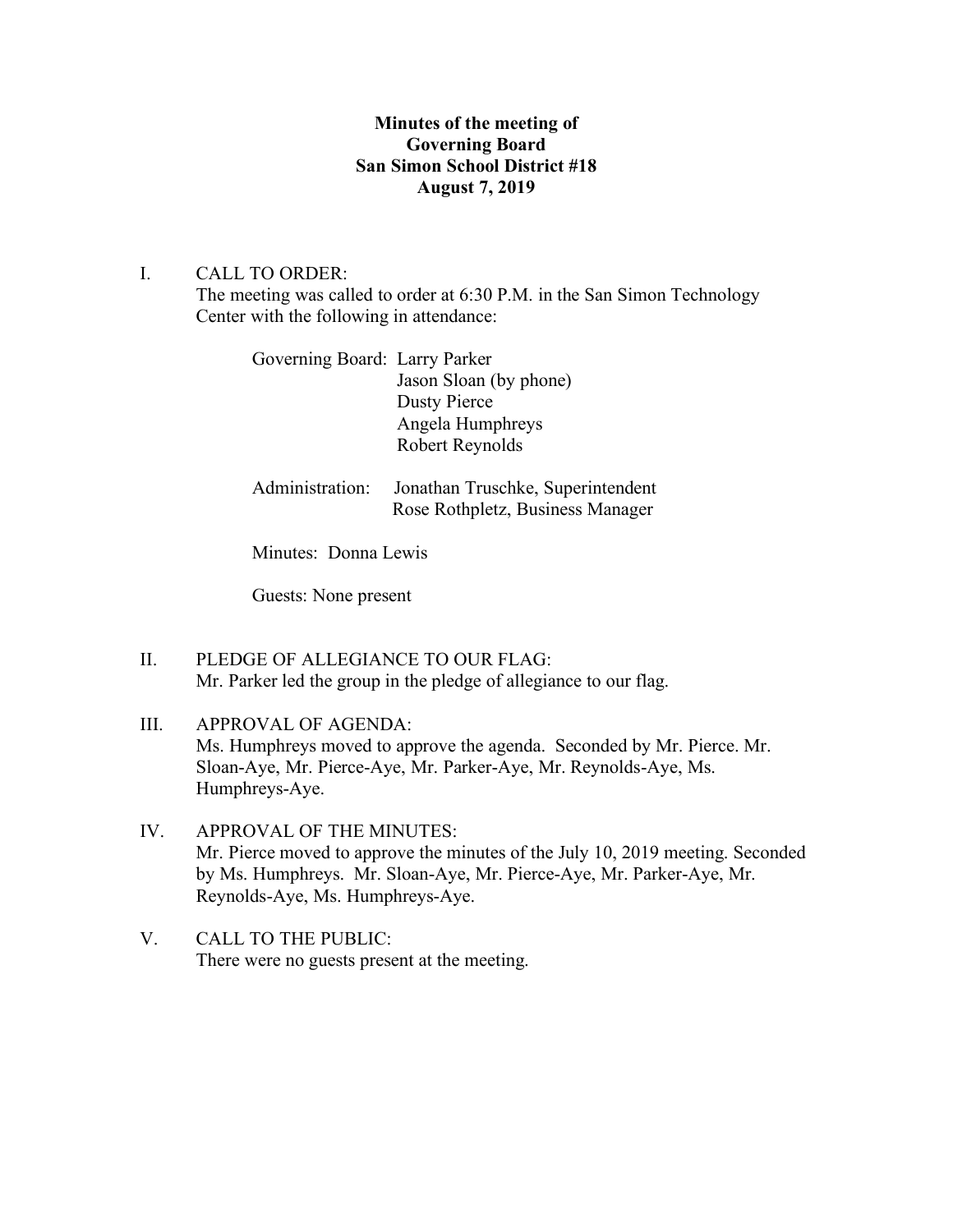#### VI. REPORTS:

- 6a. Mr. Truschke reported today was the first day of school. Staff in-service was Monday & Tuesday. There was Duty to Report, Sexual Harassment & the dangers of social media. We also practiced ALICE training. Open House will be on Monday from 4:00-5:00 PM. Mr. Zamudio will be grilling hot dogs. The School Facilities Board approved for two more HVAC units that will serve the high school science room, hall and office. He is working on a grant along with Mrs. Lentz through the Cochise County Sheriff's Dept. for some new playground equipment.
- 6b. Mrs. Rothpletz reported we have received some small school funding, forest fee and equalization funding. The other new school bus will be delivered in mid October. Student Activities report included FFA deposit, volleyball camp in July, upcoming basketball camp, and donations from the Class of 2019 for the marquee and jacket for Mrs. Pierce. Lynn Espinosa and Donna Lewis will attend a workshop on attendance in September. Her upcoming trainings will be ASRS and annual financial reporting.

### VII. ACTION ITEMS:

- 7a. Mr. Pierce moved to approve the Sole Source Vendor list. Seconded by Ms. Humphreys. Mr. Sloan-Aye, Mr. Pierce-Aye, Mr. Parker-abstained, Mr. Reynolds-Aye, Ms. Humphreys-Aye.
- 7b. Ms. Humphreys moved to approve the terms and conditions for the School Facilities Board Building Renewal Grant Fund for bracing under 10 ton HVAC unit serving the high school science room, hall and office. Seconded by Mr. Pierce. Mr. Sloan-Aye, Mr. Pierce-Aye, Mr. Parker-Aye, Mr. Reynolds-Aye, Ms. Humphreys-Aye.
- 7c. Mr. Pierce moved to approve the authorized signers for San Simon USD #18 for Western Bank accounts as presented. Seconded by Ms. Humphreys. Mr. Sloan-Aye, Mr. Pierce-Aye, Mr. Parker-Aye, Mr. Reynolds-Aye, Ms. Humphreys-Aye.
- 7d. Ms. Humphreys moved to approve the Permanent Food Service Agreement with the Arizona Department of Education. Seconded by Mr. Pierce. Mr. Sloan-Aye, Mr. Pierce-Aye, Mr. Parker-Aye, Mr. Reynolds-Aye, Ms. Humphreys-Aye.

### VIII. CONSENT AGENDA:

Ms. Humphreys moved to approve consent agenda. Items 8a. Vouchers & Claims, 8b. ASBA Policy Service Agreement, 8c. IGA with Arizona School for the Deaf and Blind. Seconded by Mr. Pierce. Mr. Sloan-Aye, Mr. Pierce-Aye, Mr. Parker-Aye, Mr. Reynolds-Aye, Ms. Humphreys-Aye.